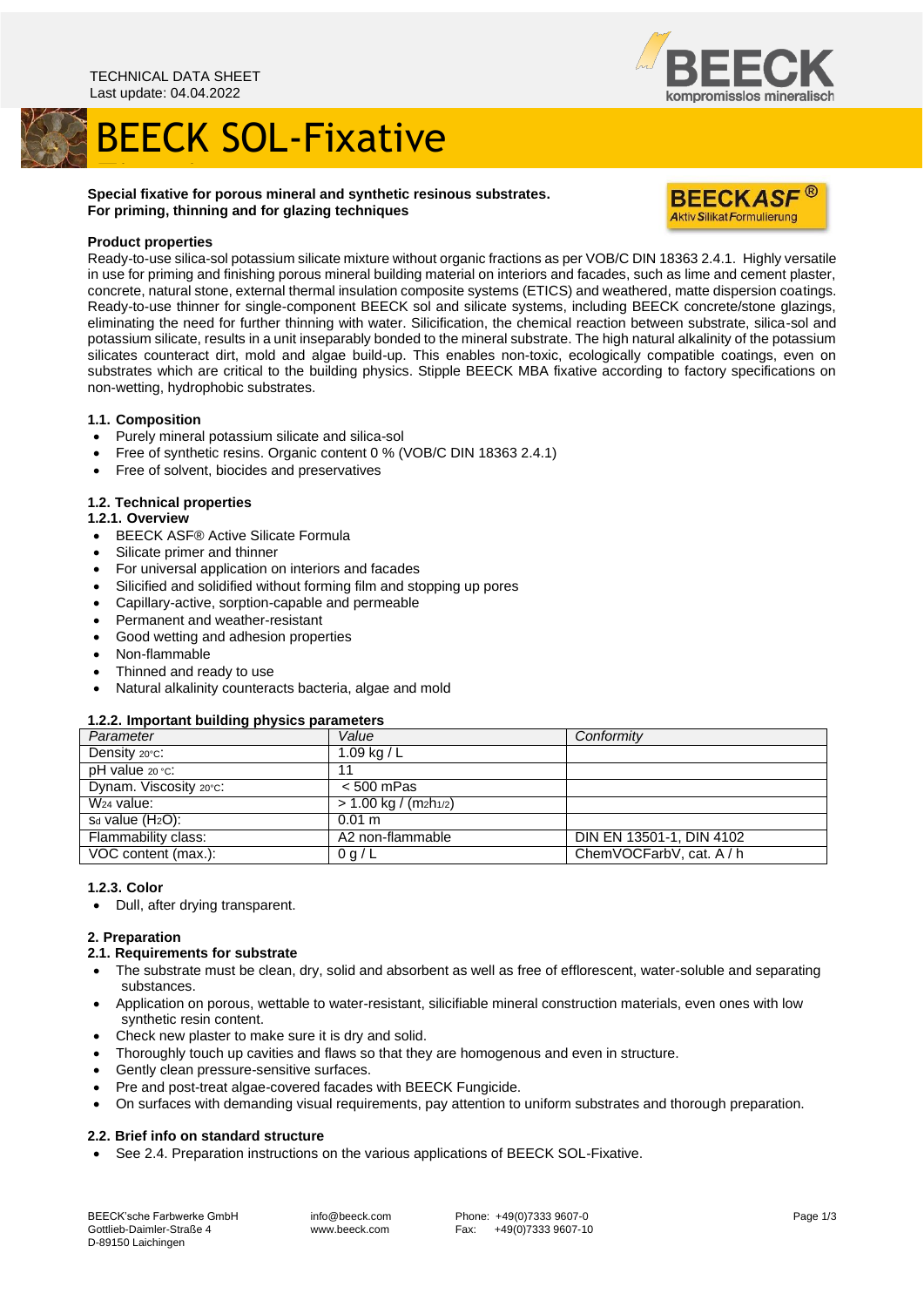



## Fixative **2.3. Substrate and pretreatment**

• *Lime plaster (PI/CSII), lime-cement plaster (PII), cement plaster (PIII); porous, absorptive or slightly waterstopping:* Check plaster to make sure it is dry and solid. Remove sinter skin on solid plaster with BEECK Etching fluid or sand it off; do not use etching fluids on thin-layer plasters and composite systems (such as ETICS). Pre-fix plaster with BEECK SOL-Fixative to solidify surfaces to be sanded and reduce absorbability. Flush brittle plasters that still have adhesion to saturation with BEECK SOL-Fixative, thinned with 1 part water. Let non-hydraulic lime harden sufficiently before coating; conduct stippling on the structure due to the necessary minimum strength; observe manufacturer instructions.

#### • *Concrete, exposed concrete:*

Remove remnants of separating agent thoroughly down to the pores using BEECK Formwork Oil Remover and highpressure cleaner; rinse with plenty of clear water. Wash off thoroughly on the interior too; check wettability of the cleaned substrate by spraying on water. Prime with BEECK SOL-Fixative. For glazing techniques on exposed concrete, used as described under 2.4.

• *Clay:*

Let clay dry to equilibrium moisture. Sweep sandy oversized particles dry. To solidify, apply undiluted BEECK SOL-Fixative to saturated, brush away excess (glossy spots!). Stipple under the conditions of the property.

• *Brick, lime-sand stone, natural stone:* Clean depending on dirtiness and condition, check for leech stains (such as salt rings, ferrous salts), check for moisture damage and absorption capacity. Touch up defective joints and stones. Prime with BEECK SOL-Fixative. Not to be used on glazed bricks or non-porous natural stone, such as granite.

#### • *Old paint, synthetic resin plaster, external thermal insulation composite systems (ETICS):*

Thoroughly clean mineral old paint and brush it off. Old paint which is cracked, low-adhesion and forming film should be removed down to the pores, if possible. Check remaining paint for adhesion and adhesiveness. Clean highadhesion paints and plasters. Treat algae-covered facades with BEECK Fungicide. Prime absorbent, liming and brittle surfaces with BEECK SOL-Fixative. Only use light colors on external thermal insulation composite systems (ETICS) due to the heating effect (lightness value  $LV > 40$ ).

- *Unsuitable substrates* include horizontal surfaces exposed to weathering (such as wall copings, windowsills, structural joints), as well as low-strength, efflorescent and non-alkali-resistant substrates such as wood materials (MDF, OSB), plastics and non-adhesive, plastic-elastic old paints. Stipple BEECK MBA-Fixative on hydrophobic substrates.
- *Flawed substrates* require a different course of action. Reinforce salt-encrusted and moisture-damaged surfaces with restoration plaster.

#### **2.4. Preparation instructions**

#### **2.4.1. General instructions**

Check substrate suitability. While doing so, pay attention to the absorptive capacity, water repelling (hydrophobia), solidity and structure of the substrate in question. Important surfaces with demanding requirements should be stippled. Ensure qualified preparation.

- Surfaces which are not to be treated especially glass, ceramic, ledges, expansion joints, lacquers and metal should be carefully covered and protected from splashes.
- Specifically for tinted coatings and glazing techniques: Only paint cohesive, self-contained surfaces with containers from the same production batch. Ensure smooth and seamless painting procedure.
- Do not prepare if there is wetness or risk of frost, or on hot surfaces or under direct sunlight.
- Minimum preparation temperature: +8°C
- Drying time: Follow-up coats after priming (pre-fixing) after no fewer than 12 hours. In case of glazing techniques on the exterior: at least 8 hours per glazing coat under dry weathering.
- Protect fresh coatings from rain and direct sunlight. Protect with scaffolding sheeting.

#### **2.4.2. Preparation**

- *Priming for porous, absorptive mineral substrates:*
- Apply undiluted BEECK SOL-Fixative to saturation using BEECK Mineral paint brushes or via flow coating, carefully remove excess on less absorptive spots after a few minutes. Do not allow any shiny, vitrifying excess residue to remain. Also thoroughly brush in horizontal joints, indentations in the plaster, etc. and remove excess residue. Highly important surfaces and unknown substrates should be stippled.
- *Solidifying brittle and sandy, but basically absorbent mineral construction material:* Dilute 1 part BEECK SOL-Fixative with 1 part water. Flow-coat substrate wet-in-wet until saturated. Thoroughly remove excess on less absorptive spots and on saturated substrates (glossy spots!).
- *Thinner for single-component BEECK Sol silicate paints (such as Beecko-SOL):* Add BEECK SOL-Fixative undiluted in the necessary quantity of BEECK silicate paint acc. to Technical data Sheet.